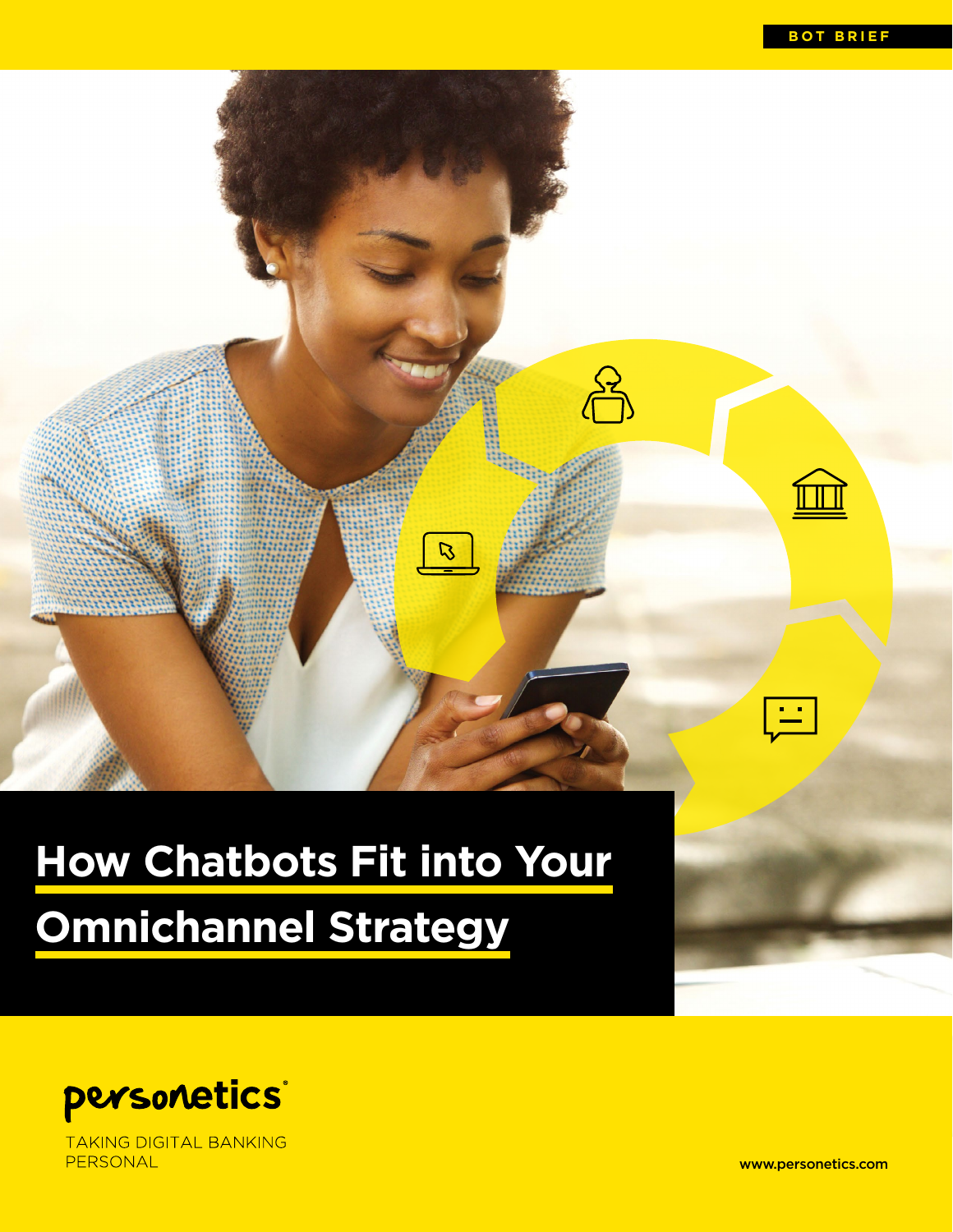# **How Chatbots Fit into Your Omnichannel Strategy**

"Omnichannel" is not a term the financial services industry can push off as a buzzword—it's a business necessity for traditional institutions aiming to survive the digital disruption.

An effective omnichannel strategy provides customers with a consistent experience across all physical and digital channels—seamless access to financial products and services wherever, whenever, and however customers want to engage.

Financial institutions know they need to adapt to the omnichannel reality. A 2015 [survey conducted by Backbase and EFMA](http://downloads.backbase.com/backbase-omni-channel-banking-report.pdf) shows that 61% of banks believe it is extremely important to create a seamless omnichannel experience. Yet delivering on the omnichannel promise has proven challenging. [Recent PWC research](https://www.pwc.com/us/en/financial-services/publications/assets/omnichannelbanking.pdf) indicates that only 17% of financial institutions feel "very prepared" for a move towards customer-centric, omnichannel business models.

And just as banks and other financial service providers are starting to wrap their arms around the dynamics of multichannel delivery, they must now go a step further as the channel landscape continues to evolve and expand.

## Chatbots Are Quickly Emerging as a Preferred Engagement Channel

2016 seems to be the [year of chatbots](http://knowledge.wharton.upenn.edu/article/rise-chatbots-time-embrace/), as major players such as Facebook, Microsoft, Google, and Apple have opened up their platforms for third party developers. The rise of the bot is fueled by two trends moving in opposite directions:

- For consumers, app fatigue is setting in, reaching a point where [close to a](http://info.localytics.com/blog/23-of-users-abandon-an-app-after-one-use)  [quarter of downloaded apps are abandoned](http://info.localytics.com/blog/23-of-users-abandon-an-app-after-one-use) after just one use. Most users have just a handful of applications they use on a regular basis.
- At the same time, the instant messaging space is expanding rapidly—as many as 2.5 billion people have at least one messaging app installed and 3.6 billion are expected to have one in the next couple of years. Time spent on messaging apps has surpassed usage of social networks, averaging hundreds of minutes per week.

61%

OF BANKS BELIEVE IT IS EXTREMELY IMPORTANT TO CREATE A SEAMLESS OMNICHANNEL EXPERIENCE



AS MANY AS

2.5B PEOPLE HAVE AT LEAST ONE MESSAGING APP INSTALLED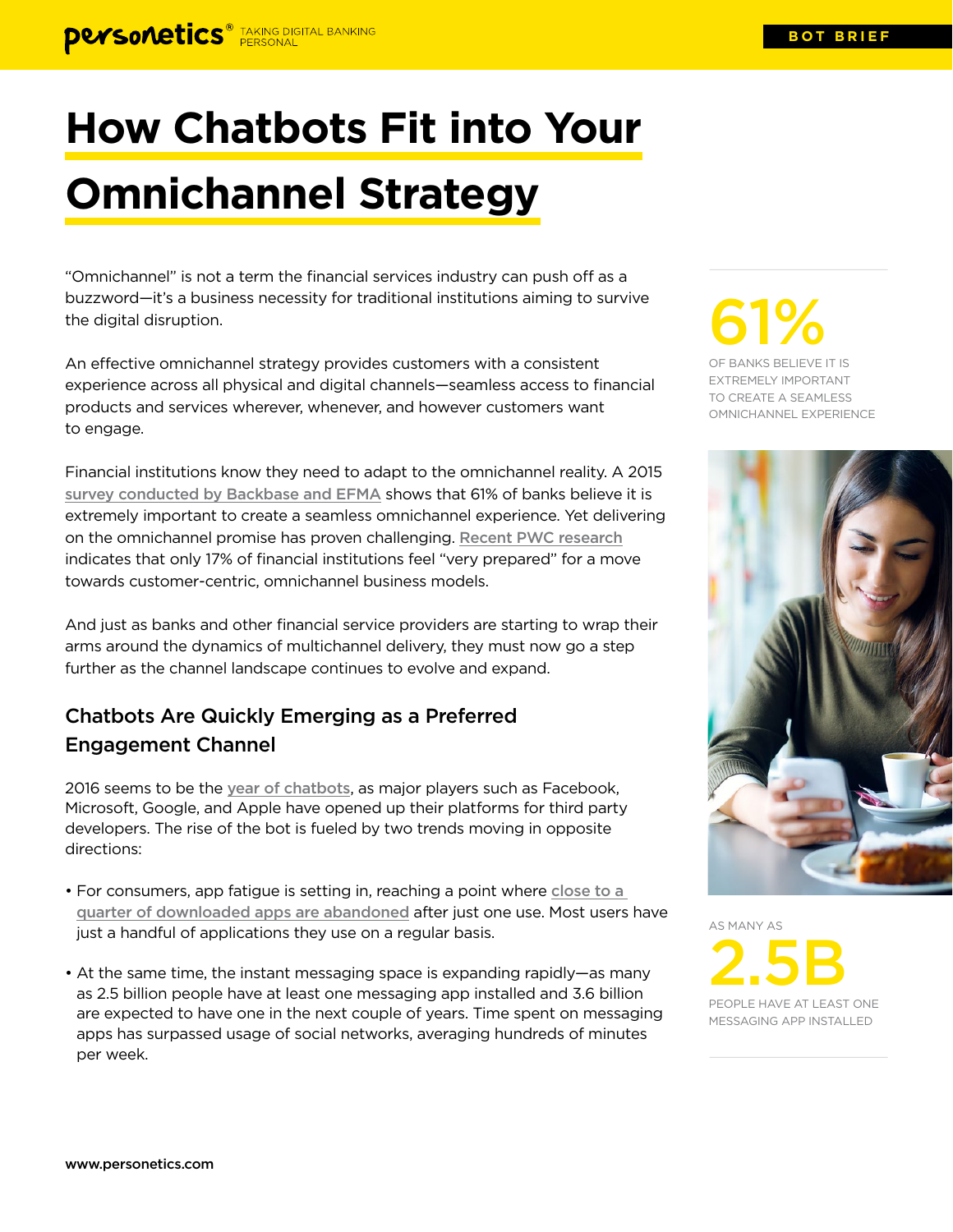

## There Are Good Reasons to Like Chatbots

Chatbots are casual yet useful—[just what millennials seem to like](http://www.forbes.com/sites/laurenfriedman/2016/06/22/chatbots-and-millennials-how-smart-brands-should-be-using-artificial-intelligence/#300e821026e9). There's no need to download a new app for every service. You can chat with your friends, order food, get a ride with Uber, and transfer money, all without leaving your favorite messaging app.

Chatbots are conversational, so you don't have to learn a new interface or navigate hidden menus. And they are always available to serve millions of customers at the same time—a perfect fit for our instant gratification consumer culture and corporate cost-cutting drive.

As customers move more fluidly between channels in the digital world, chatbots will become an integral piece of a larger omnichannel strategy. Its importance is indisputable, as engagement over messaging apps is rapidly rising while engagement over other channels begins to plateau.

### Initial Chatbot Experiences Fall Short of Expectations

At the same time, it would be a mistake for financial services to rush a chatbot solution as a standalone experience. As attractive as the chatbot may be for consumers, the experience will quickly sour if it becomes yet another silo disconnected from other digital and non-digital channels.

Unfortunately for many banks, their initial foray into the messaging channel failed to provide the responsiveness and level of service consumers expect.

Customers that are currently attempting to communicate with their bank through Facebook Messenger all too often encounter responses that fall short of basic expectations. Response time is less than adequate for many, and the quality of responses leaves a lot to be desired.



#### % of complete and accurate responses



www.personetics.com